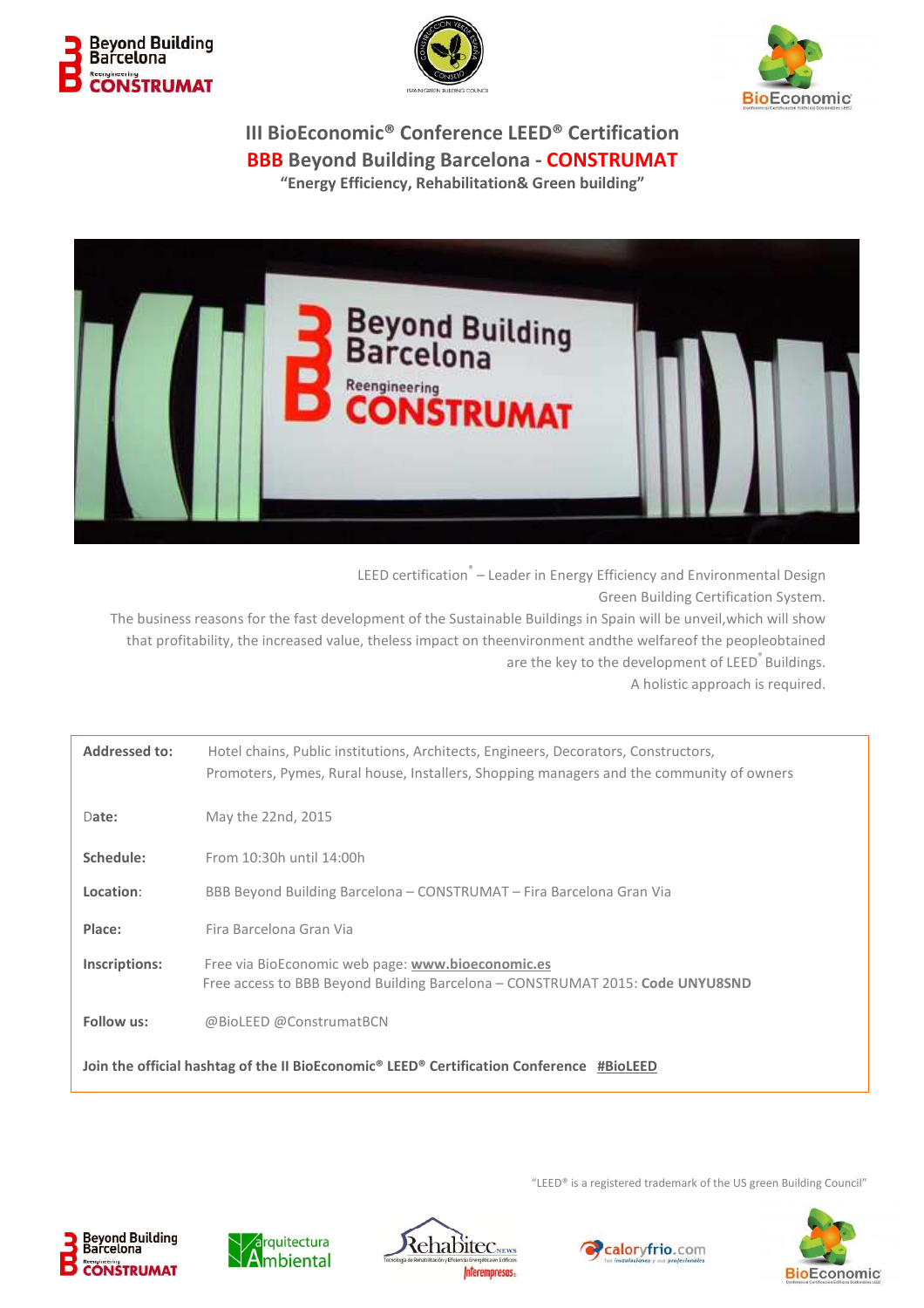





#### **Presentation**

The **II BioEconomic© LEED© Certification Conference**, held in the **BBB Beyond Building Barcelona - CONSTRUMAT** has the aim to expose, Spreads and provide a global, innovative and cutting-edge insight into the environmental challenge in the field of sustainability, the economy and the environmental care. The subjects that will be spoken about are based in the key sectors and those of most importance for our current and future economy: **Sustainable Tourism, LEED© Certification, Green Building and the Electric Vehicle.** 

**BBB Beyond Building Barcelona - CONSTRUMAT & BioEconomic©** invites you further away. To boost the construction sector at national and international scale, design, innovation and sustainability as fundamentals. In this Conference you will get to know the certification program for sustainable buildings most prestigious in the world, which recognizes excellence in strategies and construction practices of new buildings, rehabilitation or use phase and lead this change in Sustainability for Hotel Chains, Addressed to Hotel Chains, Tour Operators, Mayors, Municipal Technicians, Architects, Engineers, Decorators, Builders, Promoters, SME, Farmhouses, Installers, Personal Shoppers and Owners Communities.

#### **Rehabilitation and Sustainable Construction**

Construction is a very productive sector which also is of major importance. Currently it's involved in a transformation characterized bya paradigm shift generatedby different factors: EnergyCrisis, Climate Change, loss and a shortage ofnaturalresourcesand biodiversityand strongpopulation growthin cities. Given this conditions one of the aims of **BioEconomic©** in this conference is to Speedy up the change of the actual construction model towards a scenario where sustainable construction leads, withenergy consumptionof buildingstending tozero (NZEB) CO<sub>2</sub>emissionsneutrality, respect for the environmentand high comfort for its occupants.

## **LEED© Certification**

**LEED©** (Leadership in Energy & Environmental Design) is the most prestigious certification program for sustainable buildings in the world, which recognizes excellence in building practices and strategies in either new buildings, rehabilitation or buildings in use stage. The **LEED©** certificated buildings, regarding a regular building, have less operating costs and a fairly decreased energetic and water consumption (up to 40% less). Furthermore benefit from a globally recognized prestige, allowing them to generate a greater market value, outperformance in its operational stage and providing excellent environmental quality in their areas, thereby improving productivity and employee satisfaction.

Attendants to the **BioEconomic®** Conference will get to know thedevelopments in thesectorand shareexperiences in theNetworkingprepared.

Furthermore you will get an approach to the philosophy (the how and why) by which the **Avenida Sofia Hotel Boutique & Spa**  has obtained the Platinum **LEED** Certification without any increased cost.

"LEED® is a registered trademark of the US green Building Council"

caloryfrio.com







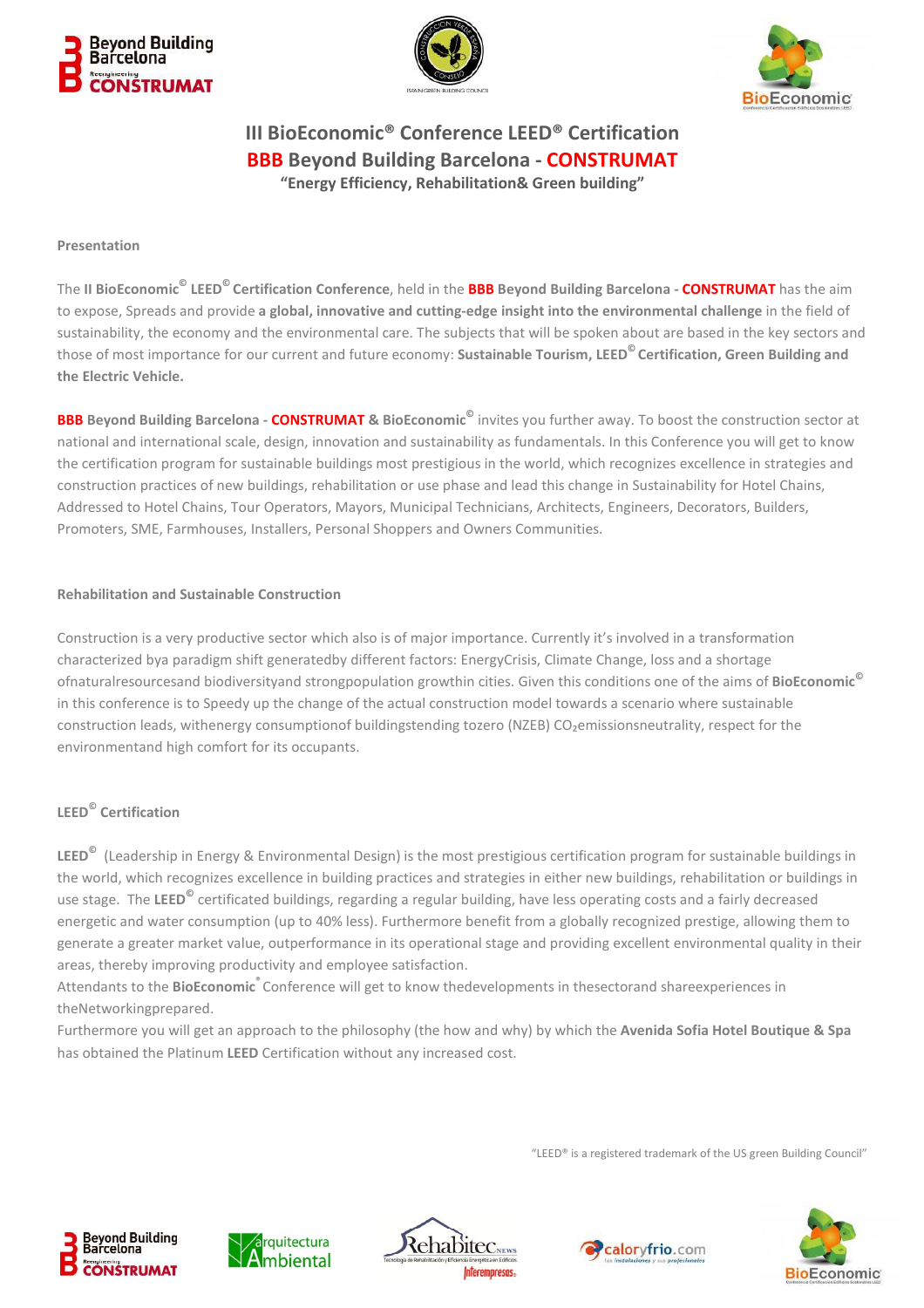





| <b>BioEconomic</b> | <b>Beyond Building</b><br><b>Schedule</b><br>Reengineering<br>CONSTRUMAT                                                                                                                                             |
|--------------------|----------------------------------------------------------------------------------------------------------------------------------------------------------------------------------------------------------------------|
| 10:30h - 10:40h    | Attendee's reception.<br>Moderated by Eugenia Claverol, Environmental Technician.<br>Coordinator, Mª Dolors Parera, Renewable Energy Technician                                                                      |
| 10:40h - 10:50h    | Welcome and presentation by<br>Jaume Domènech Reinoso, Director / Event Director BBB - Beyond Building Barcelona<br>Lluís Morer, Head of the energy efficiency unit of the ICAEN (Institut Català d'Energia)         |
| 10:50h - 11:10h    | Excellence in sustainable Hotels, LEED<br>Speech by Aurelio Ramírez Zarzosa, President and Founder of the Spain Green Building Council, SpainGBC®                                                                    |
| $11:10h - 11:30h$  | (ITC) BT52Installations for special purposes. Infrastructure for recharging electric vehicles<br>Speech by Patricia Chirivella, ElectricVehicle and Industrial Cabinet Solutions GAMESA Electric                     |
| 11:30h - 11:50h    | Schlüter-Systems and the Climate Control through pavement associated with Energy Efficiency<br>Speech by Jorge Viebig, SCHLÜTER Systems manager                                                                      |
| 11:50h - 12:10h    | The facade as a first Energy Control in Buildings<br>Speech by Alex Català Morell, SOMFY's Project Manager                                                                                                           |
| 12:10h - 12:30h    | Benefits and rentability of the LEED <sup>®</sup> Certification, Sustainability in Architecture.<br>Speech by Julio Bermejo, LEED AP BD+C Architect - Partner and Project Manager, Arquitectura Ambiental            |
| 12:30h - 12:50h    | Sustainable architecture with innovative Cosentino products. Eco by Cosentino<br>Speech by Antonia Maria López, COSENTINO Group                                                                                      |
| $12:50h - 13:10h$  | Very high efficiency ventilation: Application example in hotels and buildings<br>Speech by Josep Castellà Vilà, ZEHNDER's Group Ibérica IC Technical Director                                                        |
| 13:10h - 13:30h    | How to improve the competitiveness of the facilities through Biomass.<br>Speech by David Merino, Nova EnergíaGroup's Commercial Manager                                                                              |
| 13:30h - 13:50h    | Avenida Sofia Hotel Boutique & Spa, Sitges, 1st Hotel with Platinum LEED <sup>®</sup> Certification in Europe<br>Speech by Rafael Silva, Managing Director, Avenida Sofia Hotel Boutique & Spa y Hotel San Sebastián |
| 13:50h - 14:00h    | Closing by Aurelio Ramírez Zarzosa, President - Founder of Spain Green Building Council, SpainGBC®<br>Sebastià Parera, Manager of BioEconomic<br>Networking                                                          |









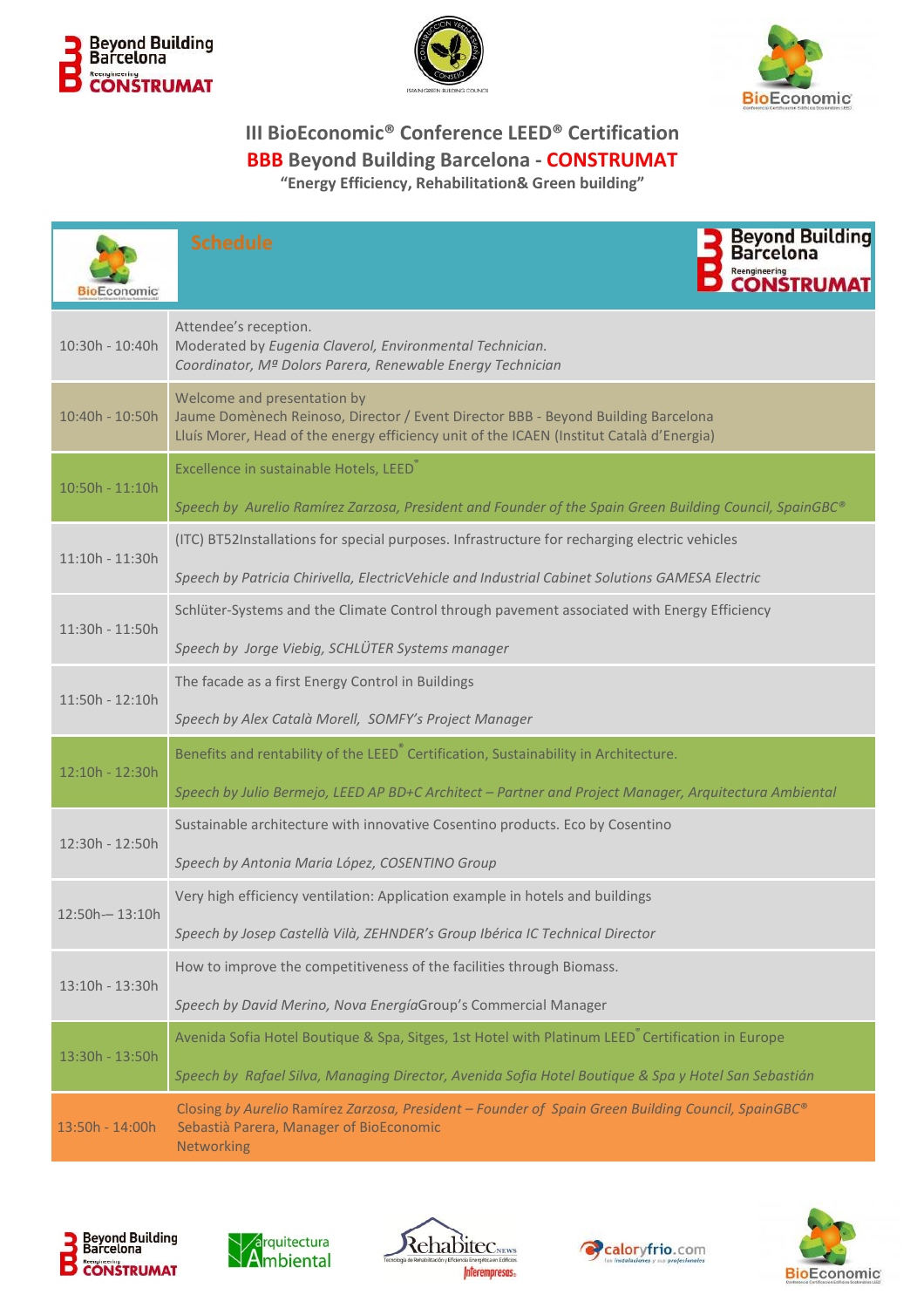





### **LEED® Certification**

It is characterized forprovidingan assessment of thesustainabilityof the building. Assessing theirimpact onthese main areas:

#### **Sustainability**

Respect the limitsof natural systemsandnon-renewable resourcesin the search forsolutionsthat producean abundance ofnaturalandsocialcapital.

#### **Equity**

Respect forall communities andcultures,and aim atequalsocio-economic opportunities for all.

#### **Integration**

Practice and promote openness, broad participation and full consideration of the importance of all aspects in the processes of decision making.

#### **Progress**

Strive forthe immediateand measurableindicatorsof environmental, socialand economic prosperity.

#### **Connection**

Recognizing the fundamentallink betweenhumanityand nature,and the importancein makingdecisions basedon the sitefor effectiveadministration.

#### **Why green building?**

DID YOU KNOWTHATBUILTENVIRONMENTHAS A PROFOUNDIMPACT ONNATURE, ECONOMY, HEALTHAND PRODUCTIVITY? Buildings are responsible for nearly:

- •36% of the totalenergy use
- •65% of the electricity consumption
- •30% of the Greenhouse Gases emissions
- •30% of the raw materials usage
- •30% of the waste going to landfill
- •12% of the potable water used

There are available major scientific and technologicaladvancesto be used bydesigners, buildersand homeownerswho want to buildsustainablyand maximizebotheconomic and environmental efficiency as well as providing a better welfare.

#### **Environmental benefits:**

- · Enhanceand protect ecosystemsand biodiversity
- · Improve the quality of air and water
- · Reduce solid waste
- · Preserve natural resources

#### **Economic benefits:**

- · Reductionofoperating costs
- · Increase on asset valueand profits
- · Improve productivity andemployee satisfaction
- · Optimizetheefficiency of the economiclife cycle

#### **Wellness and community benefits:**

- · Improvements for theenvironment; acoustic, thermaland atmospheric
- · Enhancethe welfare and comfortof the occupants andthose around
- · Minimised demandon publicinfrastructure
- · Contribute tooverall quality of life

LEED®, the sustainable buildings classification system "Leadership in energetic efficiency and design" is a standards system internationally accepted for sustainable buildings by the members of the USGBC.









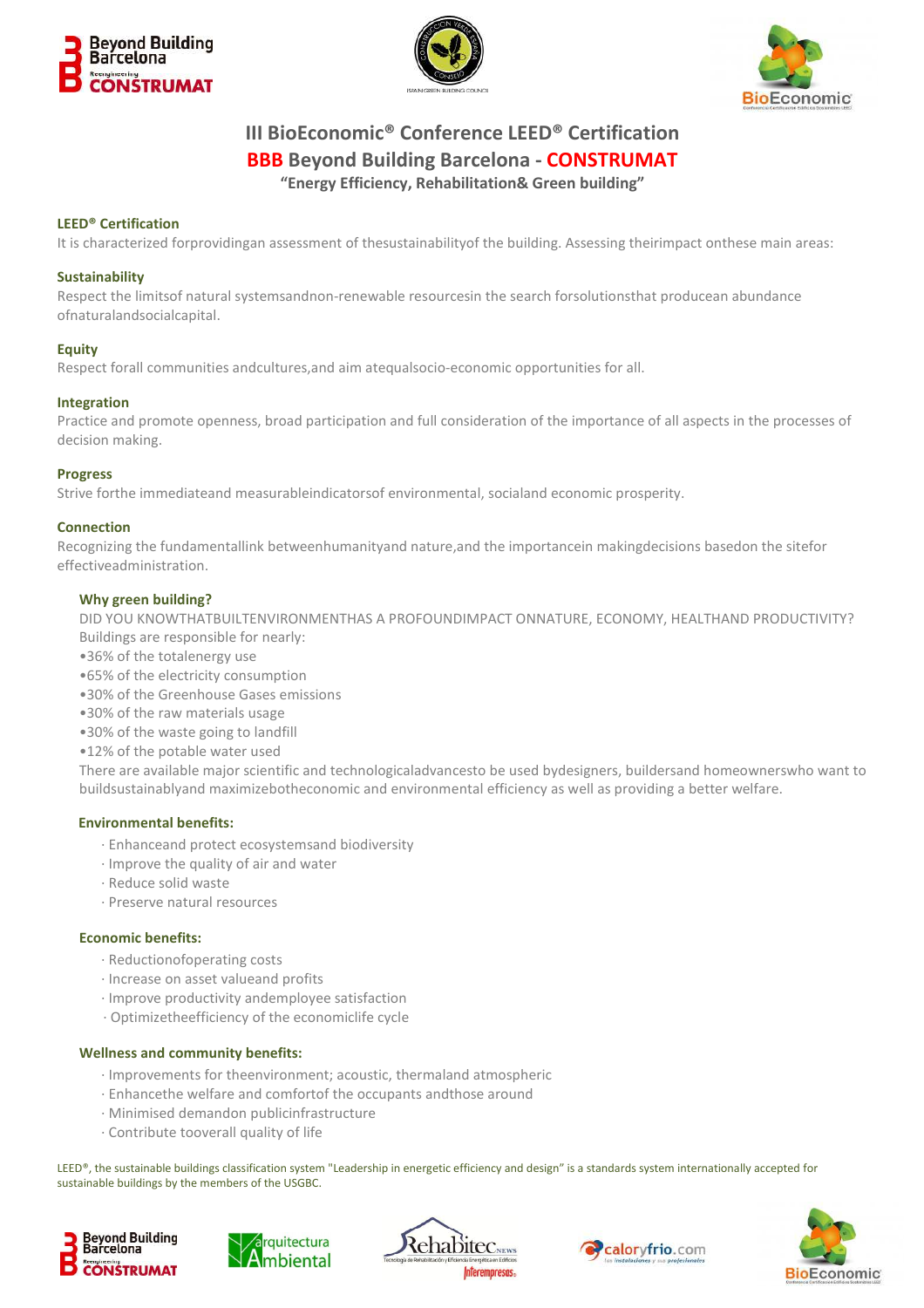





**Sponsored by** 



**Organized by** 



Reengineering



**Official Online Media Partner** 

**Oficial Partners** 

**Premium contributors** 



**Beyond Building**<br>Barcelona

**ONSTRUMAT** 

HABITAI **CLUSTER BARCELONA** 

zeh¢



**Participants**